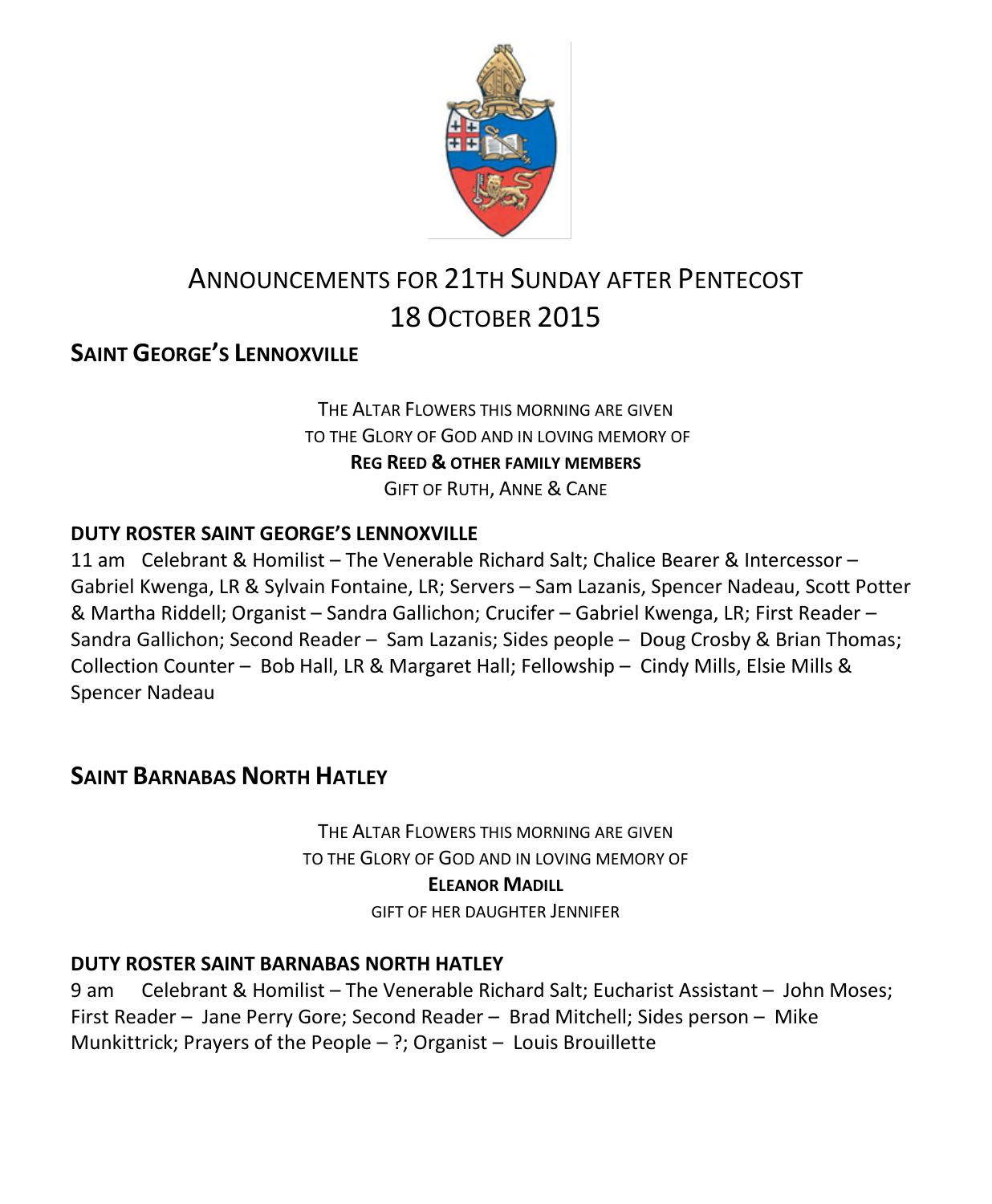## ON THIS WEEK

#### **EVENING ACW LAMONTAGNE FUNDRAISER**

The Evening ACW is selling chocolates and other items from the Lamontagne catalogues. Please support this fundraiser by contacting a member of the Evening ACW or Janice Fraser 819-563- 9132. The deadline to order is Oct 22.

#### **LECTIO DIVINA - LENNOXVILLE**

Starting in October, on every Tuesday from 9 – 9:55 am in the Upper Room, St. George's Lennoxville. Each week we will read and reflect on the Gospel passage for the upcoming Sunday. For more information please contact Rev'd Canon Lynn Dillabough (819-239-6902 or [lynndillabough@gmail.com\)](mailto:lynndillabough@gmail.com).

#### **DR. WHO SOCIETY – LENNOXVILLE**

Meets Tuesdays from 7 – 10 pm in the Main Hall at St. George's Lennoxville.

#### **BU/CRC REFUGEE STUDENT SPONSORSHIP COMMITTEE USED BOOK SALE – LENNOXVILLE**

Annual Used Book Sale at the Lennoxville United Church, 6 Church Street on: Thurs. Oct. 22, 4 – 8 p.m. & Fri. Oct. 23, 11 a.m. – 8 p.m. & Sat. Oct. 24, 9 a.m. – noon with fill a bag from noon – 1 p.m. If you have books to donate, please bring them to the church on Wed.Oct. 21 between 1 – 6 p.m. or on Thurs. Oct. 22 between 9 a.m. – noon.

#### **MILITARY WHIST – BURY**

Military Whist for St Paul's, Bury on Friday, Oct. 23. This event will be held at the Bury Community Centre (Armoury) from 1:30 - 3:30. A delicious lunch will be served and there will be door prizes & lots of fun. Bring a table of four people or come & find partners when you arrive.

#### **GUESS WHO'S COMING TO DINNER FUNDRAISER**

Lyyn Dillabough is organizing a fundraiser for the Deanery of St. Francis Syrian Refugee Fund. Host a dinner or attend a dinner on Saturday, Oct. 24. Contact her at 819-239-6902 or email [lynndillabough@gmail.com](mailto:lynndillabough@gmail.com). At St. George's Lennoxville there are forms on the table in the entrance to complete and return to Lynn before TOMORROW Oct. 19.

## SERVICES THIS WEEK

TODAY 9 AM HOLY EUCHARIST NORTH HATLEY 9:15 AM BAS MORNING PRAYER MAGOG 11 AM **HOLY EUCHARIST LENNOXVILLE**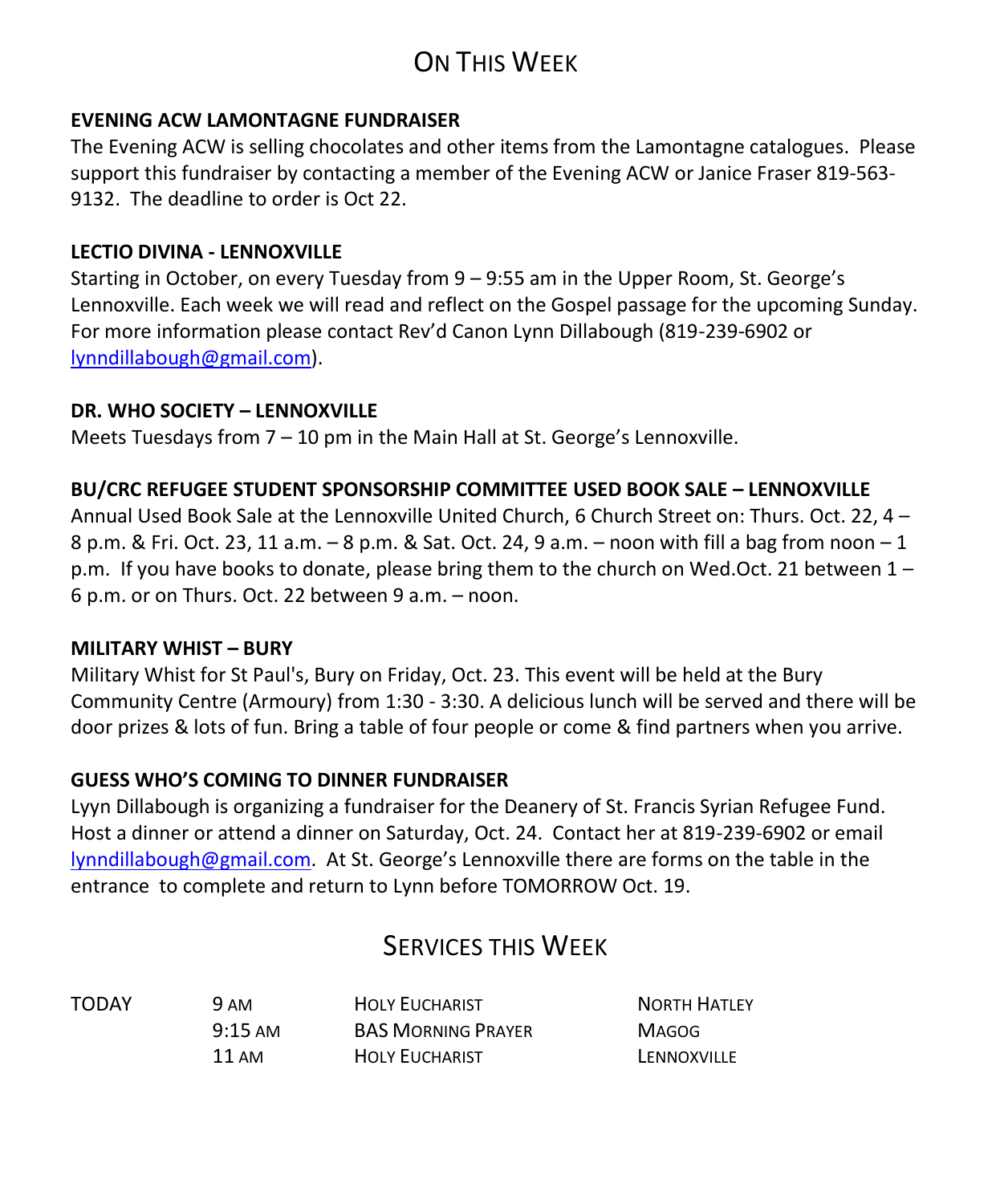| <b>NEXT SUNDAY</b><br><b>9 AM</b><br>$9:00 \text{ AM}$ | <b>BCP MATTINS</b>         | <b>NORTH HATLEY</b> |
|--------------------------------------------------------|----------------------------|---------------------|
|                                                        | <b>HOLY EUCHARIST</b>      | AYER'S CLIFF        |
| $9:15 \text{ AM}$                                      | <b>HOLY EUCHARIST</b>      | <b>MAGOG</b>        |
| <b>11 AM</b>                                           | <b>SERVICE OF THE WORD</b> | LENNOXVILLE         |
| <b>11 AM</b>                                           | <b>HOLY EUCHARIST</b>      | <b>COATICOOK</b>    |
|                                                        |                            |                     |

## DEANERY MEETINGS AT ST GEORGE'S LENNOXVILLE

#### **DEANERY WORSHIP MINISTRY TEAM**

Meets Tuesday, October 27 at 10:00 – 11:00 am in the Upper Room

### UPCOMING EVENTS

#### **FALL RUMMAGE SALE – ST. GEORGE'S CHURCH HALL - LENNOXVILLE**

Thursday, October 29th, 10:00 a.m to 5:00 p.m.; Friday, October 30th, 10:00 a.m. to 5:00 p.m.; & BAG SALE on Saturday, October 31st, from 8:30 a.m. to 12:00 Noon. Articles for the sale may be left at the Church Hall during the week of October 25th. SAVE YOUR \$\$\$ SHOP WITH US!

#### **LADIES EVENT – LENNOXVILLE**

Hope Community Church (102 Queen Street, Lennoxville) is having a ladies event on October 31, 2015. Theme : Stories From a Women's Heart: Lessons Learned on Life's Journey, Speaker: Cathy Little Worship: Shelley Mushtaler Time : 9:00 am. Come and join us for breakfast and a special morning together!

#### **HOMILETICS FOR LAY READERS**

October 28, November 4, and December 2 from 9:00 - 11:30 (location to be announced) **Lynn Dillabough is offering this as a follow-up to "The Courage to Preach" offered in 2011. All** current preachers are invited to hone our skills and to learn more about the art of homiletics. Please sign up by contacting Lynn at [lynndillabough@gmail.com](https://webmail.ubishops.ca/owa/redir.aspx?SURL=nksXqGp85F_Dom4r3JsslLbkidVbmkiX7It9Wrxex6QiuuBWxdTSCG0AYQBpAGwAdABvADoAbAB5AG4AbgBkAGkAbABsAGEAYgBvAHUAZwBoAEAAZwBtAGEAaQBsAC4AYwBvAG0A&URL=mailto%3alynndillabough%40gmail.com)

#### **SEAFARERS' BOXES**

This is a great time of the year to begin collecting your articles to pack SEAFARERS' BOXES. What an opportunity to share some of our Christmas Joy with someone away from home at that time of the year! The Bus Trip to Quebec City will be on Wednesday, November 4th this year. Please call Kay Hartwell at 819-349-1971 for more info or to reserve a seat on the bus. A list of suggested items is at the back of the church.